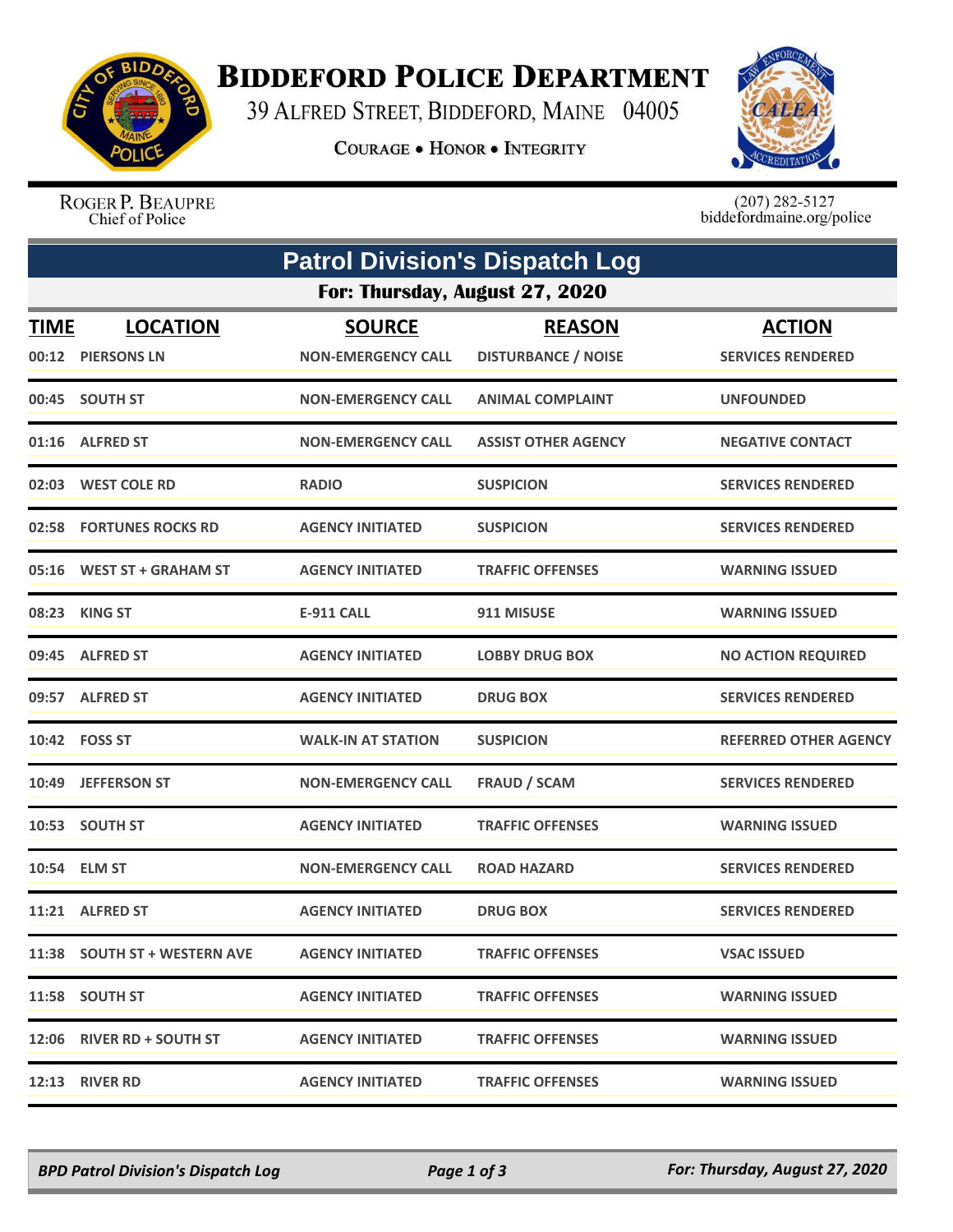| <b>TIME</b>  | <b>LOCATION</b>                                                                                        | <b>SOURCE</b>             | <b>REASON</b>                                                     | <b>ACTION</b>                |  |  |
|--------------|--------------------------------------------------------------------------------------------------------|---------------------------|-------------------------------------------------------------------|------------------------------|--|--|
|              | 12:27 SOUTH ST                                                                                         | <b>AGENCY INITIATED</b>   | <b>TRAFFIC OFFENSES</b>                                           | <b>WARNING ISSUED</b>        |  |  |
|              | 12:37 SOUTH ST                                                                                         | <b>AGENCY INITIATED</b>   | <b>TRAFFIC OFFENSES</b>                                           | <b>WARNING ISSUED</b>        |  |  |
|              | 12:57 POOL ST                                                                                          | <b>AGENCY INITIATED</b>   | <b>TRAFFIC OFFENSES</b>                                           | <b>WARNING ISSUED</b>        |  |  |
|              | <b>13:11 HILL ST</b>                                                                                   | <b>E-911 CALL</b>         | 911 MISUSE                                                        | <b>NEGATIVE CONTACT</b>      |  |  |
|              | 13:19 SUMMER ST                                                                                        | <b>WALK-IN AT STATION</b> | <b>THEFT</b>                                                      | <b>REPORT TAKEN</b>          |  |  |
|              | 13:21 POOL ST + HEDLEY REYNOLDS W AGENCY INITIATED                                                     |                           | <b>TRAFFIC OFFENSES</b>                                           | <b>WARNING ISSUED</b>        |  |  |
|              | 13:33 POOL ST + MARBLEHEAD LN                                                                          | <b>AGENCY INITIATED</b>   | <b>TRAFFIC OFFENSES</b>                                           | <b>WARNING ISSUED</b>        |  |  |
|              | 13:34 PIERSONS LN                                                                                      | <b>NON-EMERGENCY CALL</b> | <b>FRAUD / SCAM</b>                                               | <b>REPORT TAKEN</b>          |  |  |
|              | 13:38 PIKE ST                                                                                          | <b>NON-EMERGENCY CALL</b> | <b>PARKING COMPLAINT</b>                                          | <b>SERVICES RENDERED</b>     |  |  |
|              | 13:40 POOL ST                                                                                          | <b>AGENCY INITIATED</b>   | <b>SUSPICION</b>                                                  | <b>SERVICES RENDERED</b>     |  |  |
|              | 14:01 CLEAVES ST                                                                                       | E-911 CALL                | <b>CHECK WELFARE</b>                                              | <b>TRANSPORT TO HOSPITAL</b> |  |  |
| 14:05 JAY DR |                                                                                                        | <b>E-911 CALL</b>         | 911 MISUSE                                                        | <b>NEGATIVE CONTACT</b>      |  |  |
|              | 14:11 MARINER WAY                                                                                      | <b>E-911 CALL</b>         | 911 MISUSE                                                        | <b>WARNING ISSUED</b>        |  |  |
|              | <b>14:23 FALL ST</b>                                                                                   | <b>WALK-IN AT STATION</b> | <b>ASSIST OTHER AGENCY</b>                                        | <b>SERVICES RENDERED</b>     |  |  |
|              | 14:24 MEDICAL CENTER DR                                                                                | <b>NON-EMERGENCY CALL</b> | <b>ASSAULT</b>                                                    | <b>SUMMONS ISSUED</b>        |  |  |
|              |                                                                                                        |                           | OFFENDER: LORJE CONRAD SALAMONSKI  AGE: 33  RESIDENT OF: SACO, ME |                              |  |  |
|              | CHARGE: ASSAULT ON AN EMERGENCY MEDICAL CARE PROVIDER<br><b>CHARGE: VIOLATING CONDITION OF RELEASE</b> |                           |                                                                   |                              |  |  |
|              | 14:30 WENTWORTH ST                                                                                     | <b>AGENCY INITIATED</b>   | <b>ANIMAL COMPLAINT</b>                                           | <b>SERVICES RENDERED</b>     |  |  |
|              | 14:56 ALFRED ST                                                                                        | <b>NON-EMERGENCY CALL</b> | <b>FIGHTS</b>                                                     | <b>SUMMONS ISSUED</b>        |  |  |
|              | OFFENDER: JUVENILE - A  AGE: 13  RESIDENT OF: BIDDEFORD, ME                                            |                           |                                                                   |                              |  |  |
|              | CHARGE: DISORDERLY CONDUCT, FIGHTING                                                                   |                           |                                                                   |                              |  |  |
|              | 15:02 ALFRED ST                                                                                        | <b>NON-EMERGENCY CALL</b> | <b>ARTICLES LOST/FOUND</b>                                        | <b>NO ACTION REQUIRED</b>    |  |  |
|              | 15:05 QUIMBY ST                                                                                        | <b>WALK-IN AT STATION</b> | <b>FRAUD / SCAM</b>                                               | <b>REPORT TAKEN</b>          |  |  |
|              | 15:43 ALFRED ST                                                                                        | <b>NON-EMERGENCY CALL</b> | <b>ALL OTHER</b>                                                  | <b>SERVICES RENDERED</b>     |  |  |
|              | 15:56 SOUTH ST + RIVER RD                                                                              | <b>AGENCY INITIATED</b>   | <b>TRAFFIC OFFENSES</b>                                           | <b>WARNING ISSUED</b>        |  |  |
|              | <b>16:14 BRADBURY ST</b>                                                                               | <b>NON-EMERGENCY CALL</b> | <b>MISSING PERSON</b>                                             | <b>SERVICES RENDERED</b>     |  |  |

*BPD Patrol Division's Dispatch Log Page 2 of 3 For: Thursday, August 27, 2020*